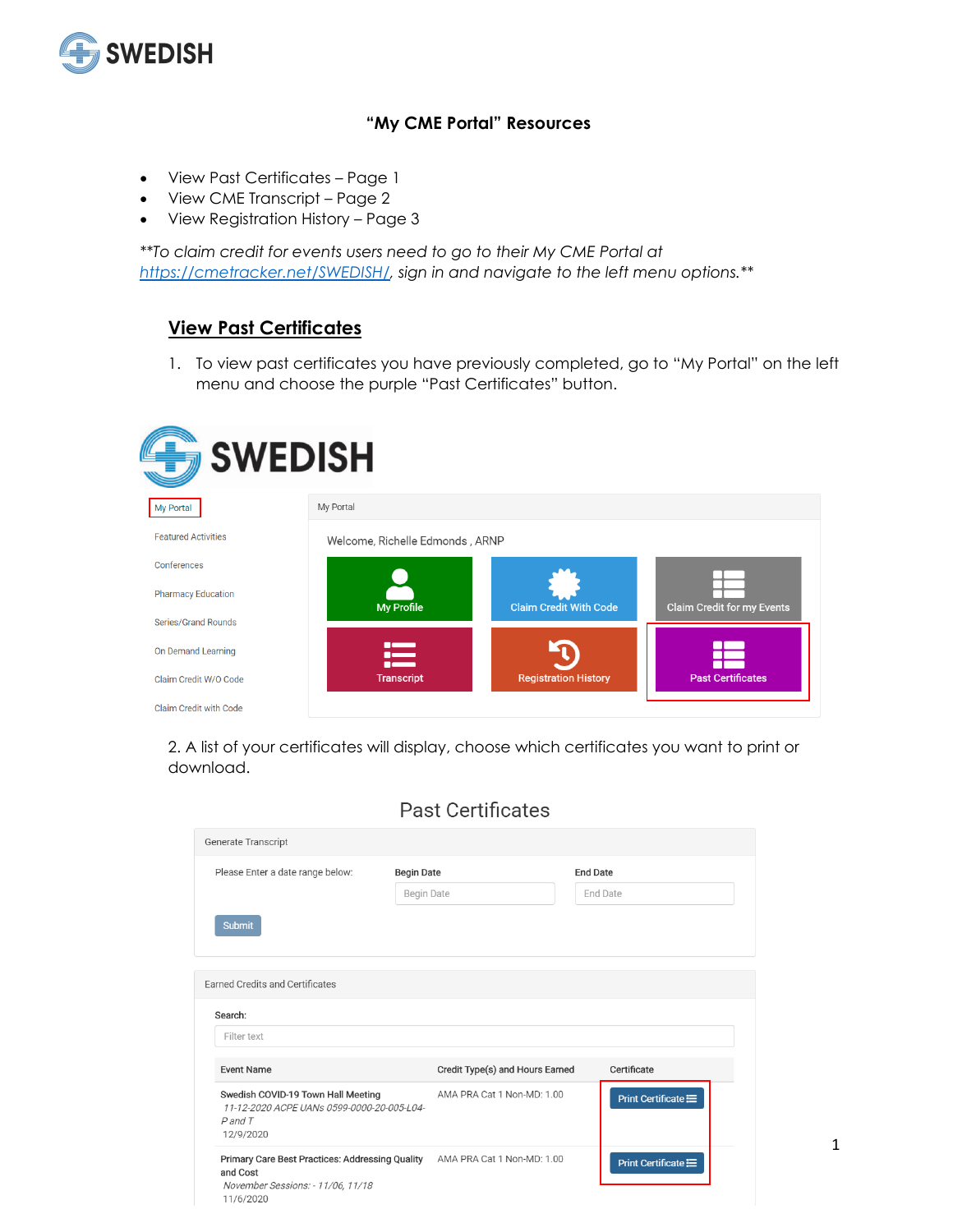

### **View CME Transcript**

1. To view the credits you have claimed within a specific date range, go to "My Portal" on the left menu and choose the red "Transcript" button.



2. The below screen will appear. Choose the dates to see which credits you have claimed within a specific date range. You will need to save the transcript that is gathered.

|  |  | Transcript |
|--|--|------------|

| Generate Transcript                                               |  |
|-------------------------------------------------------------------|--|
| Please Enter a date range below:                                  |  |
| <b>Begin Date</b>                                                 |  |
| <b>Begin Date</b>                                                 |  |
| <b>End Date</b>                                                   |  |
| <b>End Date</b>                                                   |  |
| Submit                                                            |  |
| Transcript will download. Check your Downloads or enable Pop-ups. |  |
|                                                                   |  |